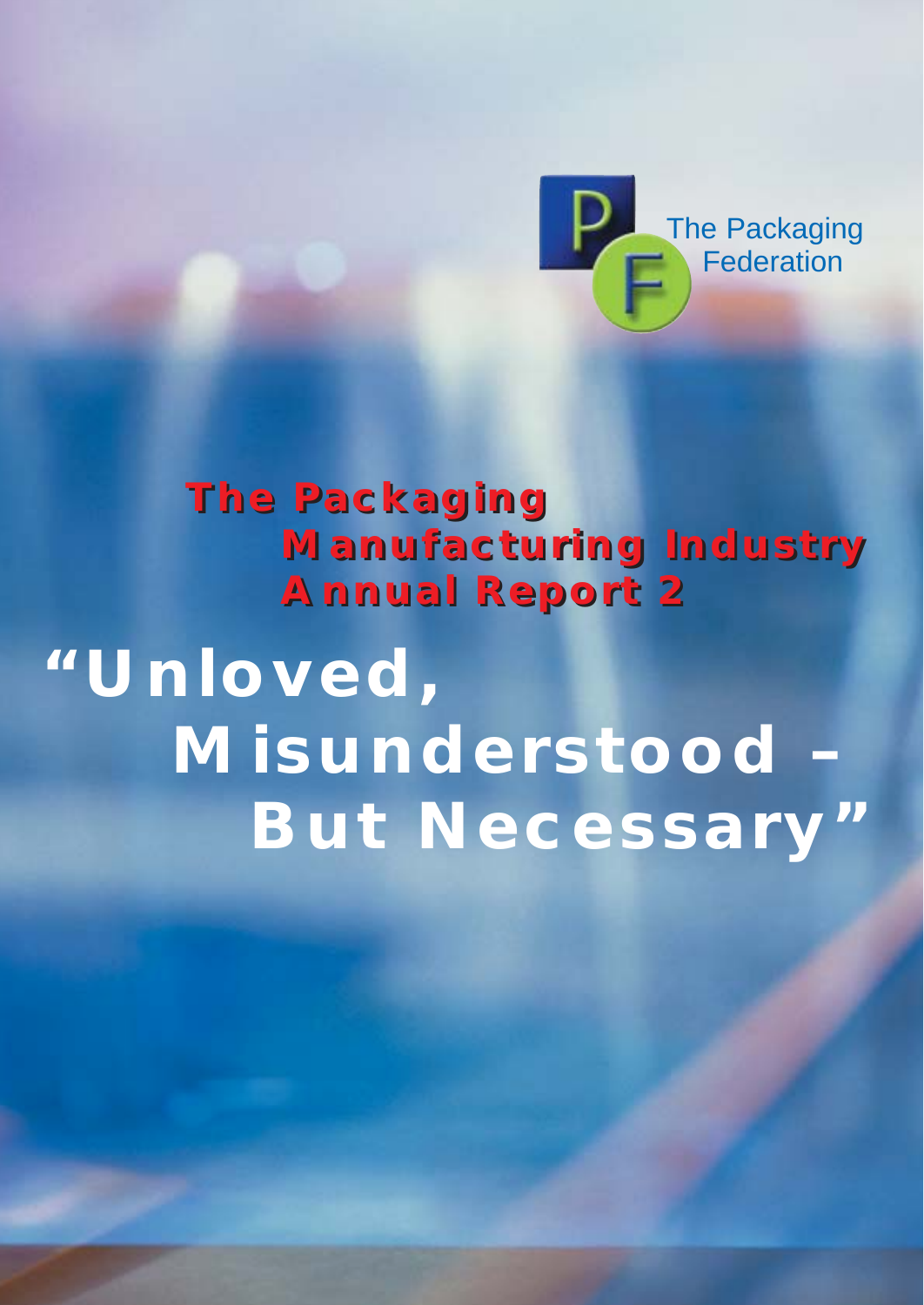*Turnover growth 1999 – 2000 approx 1% to £9.13bn with the largest growth in net supply being paper/board = over 5%.*

*2000 approx 2% to 9.3Mtes., being mainly attributable to growth in plastics consumption.* 



*Increase in net supply mainly from imports showing over 5% growth 1999 – 2000 valued at nearly £1.5bn. with the largest increase in imports in the plastics sector (~ 3%). Imported packaging materials now account for 15.6% of the UK market v. 12.8% in 1997. Undoubtedly, this is a direct result of the unfavourable exchange rate against other European currencies. Formalies Constitute Growth 1999*<br> *Formalies 28 to*<br> *formalies times, being mainly attributable to growth*<br> *plastics consumption.*<br> **formalies the first times of the first of the first increase in imports**<br> *inports in* 



*Paper/board and plastics have been increasing market share in value terms, whilst metals have declined year-on-year and now estimated to have fallen below £1.1bn*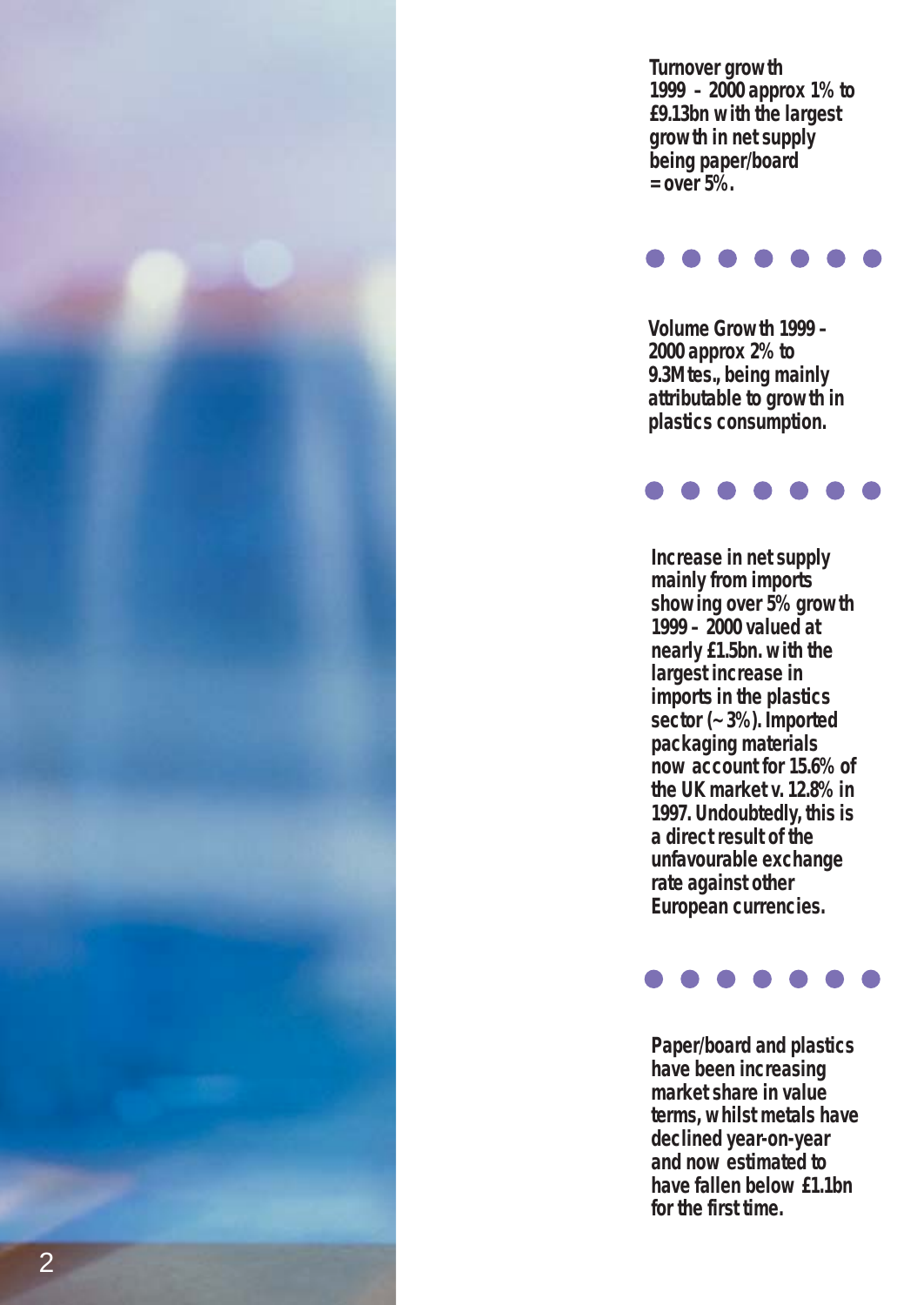



**Ian Dent, Chief Executive, The Packaging Federation**



#### **Foreword**

**W**elcome to the second edi-<br>federation's "State of<br>the Nation" Report, which aims to tion of the Packaging Federation's "State of inform in a brief and concise manner, issues and facts relating to the UK packaging manufacturing industry.

Since the last report, The PF has continued to strive for greater recognition of the sector as a major force in the UK manufacturing scene, whilst continuing to respond to issues affecting its products.

As with all of the manufacturing sectors in the UK, the impact of short-term exchange rate differentials as well as more long-term impacts from regulations are taking their toll on investments and competitiveness.

The dramatic decline in the ICT sector had a serious knock-on effect on the packaging sector. And the foot and mouth crisis led to more imported packed food.

However, the continued buoyancy in the retail sectors has helped balance those effects in some of the material streams.

Whilst the overall value of the packaging materials grew by just over 2% between 1999 and 2000, the lion's share of this growth came from imported materials,

where the growth was over 5% in the same period. Thus reflecting the growth in the UK's GDP, but adverse trade balance in the same period.

Due to the continued consolidation and rationalisation in the industry, the FTSE classification of packaging as a separate trading stock declined to the extent that it was merged with the Support Services sector at the end of 2001. Hopefully, this more highly rated sector will allow packaging manufacturing company shares to shine and reflect the performance they warrant.

As with last year's first report, this report was prepared in collaboration with Landell Mills Marketpower\*, a leading international management and marketing consultancy, specialising in packaging and packaging end-use markets.

Although the circulation of this report will be increased to include local authorities, it is still restricted in hard copy format to opinion formers, specifically those in Government – both politicians and civil servants, with a copy being made freely available in pdf format from the Packaging Federation web-site –

**www.packagingfedn.co.uk**

**The Packaging** Federation





#### *\*Footnote*

*The company was formed in August 2000 following the merger of Landell Mills' international consulting operations with the marketing research services of Marketpower Limited. By working with customers throughout the packaging supply chain, we are able to provide a full range of international marketing research and consultancy services, including both highly focused end-use studies and detailed research based on individual packaging types.* 

*For further details about Landell Mills Marketpower, please contact:*

*Dominic Cakebread, Development Director, Landell Mills Marketpower, Bryer Ash Business Park, Bradford Road, Trowbridge, Wiltshire BA14 8HE, Tel: +44 (0)1225 763777 Fax: +44 (0)1225 753678. Email: dominic.cakebread@landell-mills.com*

3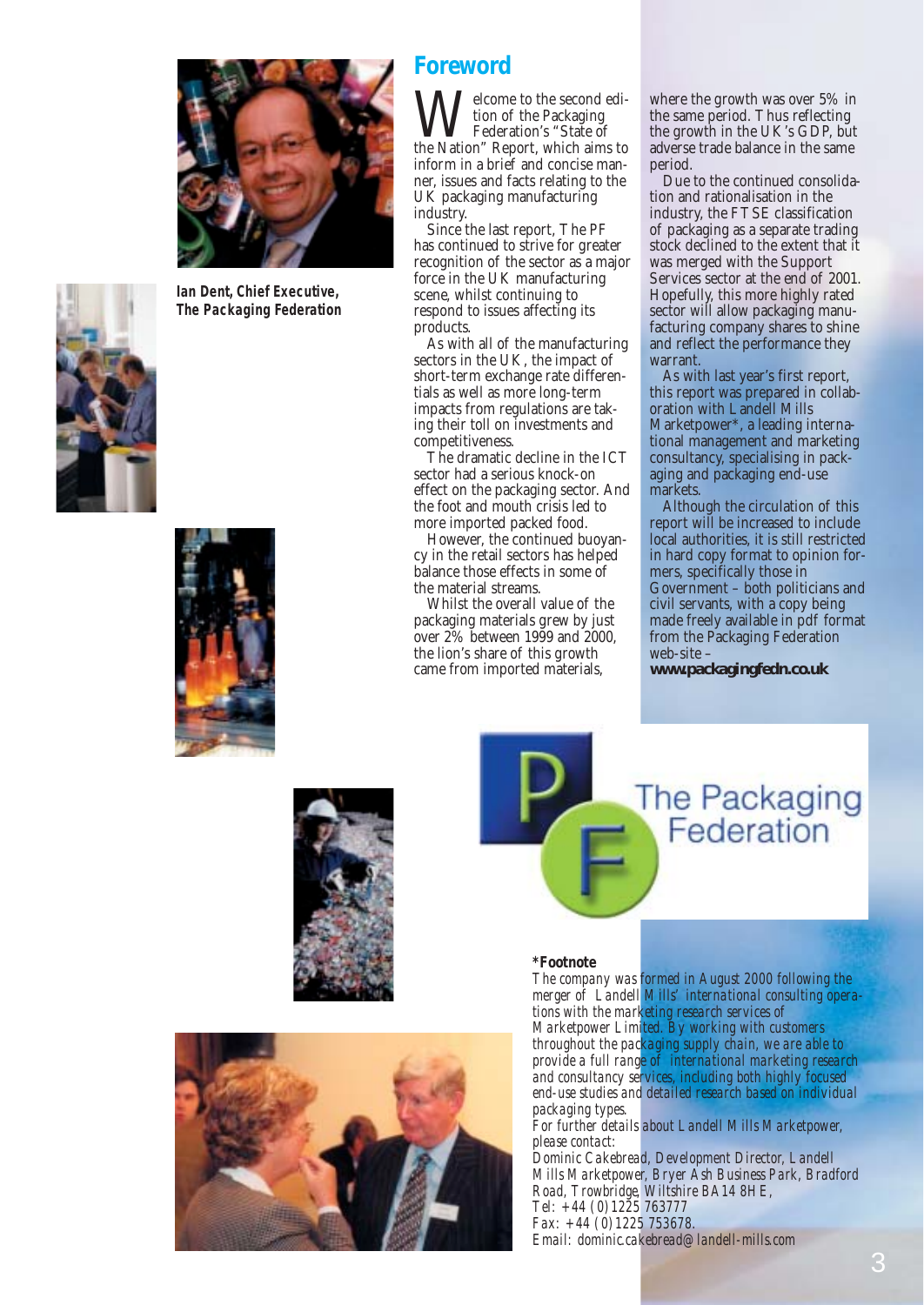### **Biographical summary**

**John Monks' 45-year business career has been spent entirely in the packaging industry.** 

**He has worked extensively in Europe and in Africa and in almost every primary product sector, and this has given him a broad-based experience of the industry, with a particular knowledge of the paper and board sector.**

**A director of the Packaging Federation since its inception 10 years ago John is a member of the PF's 'Think Tank' – the General Management Group.** 

**Here he reflects on some of the current issues affecting the packaging industry in his usual forthright and highly individual manner.** 



## **misunderstood, but necessary!**

INTERVIEW WITH JOHN MONKS,

The headline encapsulates the UK packaging industry's difficulties. However, the issues for the industry cannot be sub-divided between the UK and Europe. The "packaging world" comprises three main regions – America, Europe and the Far East. Whilst there are some differences between these regions, UK and Europe are really one market, with common problems. In recognition of this The Packaging Federation is increasingly involved with European issues as well as local UK ones, but primarily remains a voice for UKbased converters.

### **Consolidation**

The first and biggest issue is the fact that the industry's customers (the product manufacturers) and its suppliers, continue to become larger and thus more dominant. This immediately creates problems for packaging manufacturers who are caught between two powerful forces.

Whilst becoming larger, our customers are also migrating some manufacturing to Eastern Europe and the Far East and this will have an impact on the UK and European converting industry. In practice few packaging components can withstand the cost of being transported vast distances, so packaging suppliers need to be relatively close to the point of use.

#### **Response of the packaging industry**

Packaging Converters are trying to match this consolidation trend and are doing so primarily by merging, thus rationalising the industry. We have seen a very significant acceleration of this in recent years. Some packaging sectors are now quite strongly dominated by a few large players – the obvious ones that come to mind are glass and metal – but, outside these, other sectors are in different stages of progress. Plastics is probably still too fragmented but, like flexibles, there has been some rationalisation. Folding cartons and labels are also far too fragmented and are sinking towards the bottom of the pile in terms of profitability, partly because of their weak position. In corrugated we have certainly seen benefits from vertical integration and consolidation and now folding cartons is beginning to replicate the American model of vertical integration with paperboard mills.

#### **Less diversification, more focus**

There is another effect arising from the consolidation process; less diversification and concentration on a narrower product range. In the UK Rexam is a good example; they used to be involved in security printing, building products, film extrusion, books, corrugated, cartons et al. Now they have shed some of those activities and pulled it in to a tighter focus and made a more successful business. Indeed my own parent business – Malbak in South Africa – was a true conglomerate in packaging terms, making products as diverse as cement sacks, toothpaste tubes, beverage cans, diapers, etc; you name it, we did it.

Now we've shed sacks, cans, tissue, corrugated, plastic bottles and containers and brought it down to just cartons and flexibles. This is a consequence of seeking economies of scale; you can't be bigger in everything, so you have to focus. I think a problem for our industry is it tends to measure success by size but of course 'big' doesn't necessarily mean 'fit', it might mean 'fat'. There aren't many 'fat' businesses in terms of profitability but there may be businesses that are unfit, that are over-fat, because their focus is the wrong way.

### **Global reach**

The need for the major players to have a broader "global reach" – it's a wonderful term but I prefer 'geographical spread'  $-$  is I think sometimes overstated. Demand is still regionally based rather than 'global' but it's driven primarily by the brand owners, who want consistency of presentation in their markets across the world. The reality is very few international packaging businesses operate on a worldwide scale – unlike the industry's suppliers.

One of the features of this need for greater regional coverage is that in addition to mergers there are more alliances and joint ventures emerging. In my own busi-



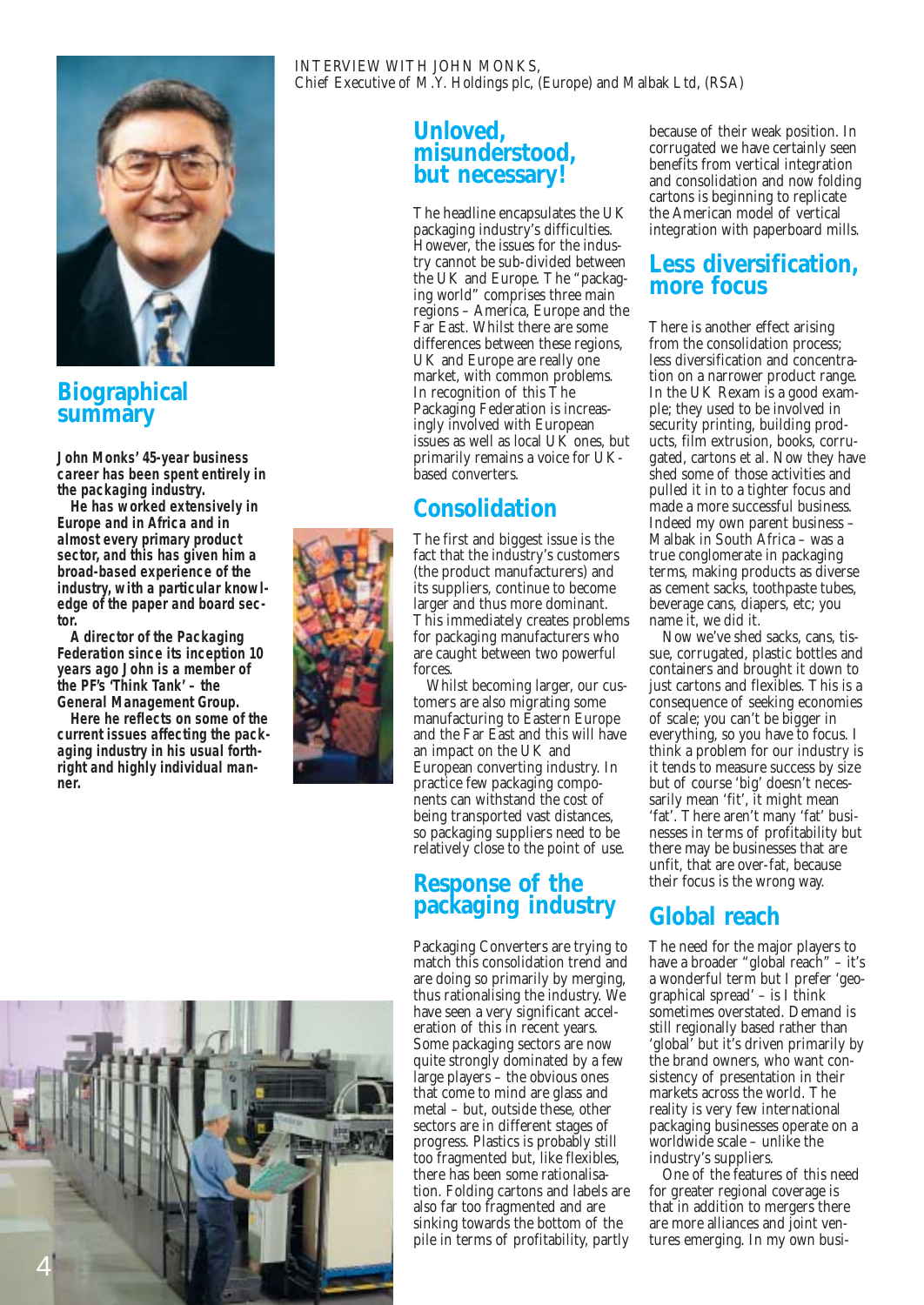





ness we created a pharmaceutical alliance because although we had a strong position in the UK and Italy, we didn't have any manufacturing presence in Germany or France or Spain. So we found partners in those countries and formed PharmaPact (which acts as a marketing body to present the combined benefits of all the members to the multi-national pharmaceutical companies. Others have followed this lead, for example in the personal care market an alliance between US, European and Australian converters has been created.

#### **Prices**

Another big issue is low pricing. I call it "more for less" because there is no doubt that "cost out" seems to be the watch word of everybody who uses packaging, but there is a parallel – and unrealistic – requirement for more benefits too. Driven initially by the major users, the brand owners and major retailers, it has dropped down to even the smaller users. There is immense pressure on selling prices and this is exploited when there is weakness amongst converters.

Unfortunately in some sectors the weakness is exacerbated by over-capacity which fuels lower prices. The excellent initiative by Jefferson Smurfit of capacity constraint and maximised assets has served them well. The industry should note Smurfit's vision of gearing to meet today's volume, not tomorrow's promises.

There is often an imbalance between true cost and selling price. Customers are looking to their suppliers to take on many supply chain issues. All too often the industry is not achieving selling prices commensurate with the additional services that are being requested by the customer base. And those "services" often cost quite a lot of money. They may range from concept and design work, extended credit or stock holding, to having employees who are totally dedicated to a single customer. This may be an executive spending two or three days a week on the user's site, or supply engineers and line operatives to help the packing line process, and back room people to support all that. So the whole logistics issue is becoming more expensive but is not being reflected in the selling prices. And that is damaging to the industry in the long term.

Prices should be fair and reflect competitive and sustainable levels. Users, however, want everything at lowest price yet with "a la carte" menu frills. Buyers too often use small, weak, unsophisticated suppliers' price levels as a benchmark for all, irrespective of capability, credibility or standards. They also expect latest technology but deny the industry pricing opportunities to recover the investment cost.

However, the cost out process may have gone too far. A recent study by the Grocery Manufacturers Association in America highlighted the growing problem of damage to customers' products due to downgraded packaging – now amounting to \$2.5bn per year. I am pleased to note Pira (a UK packaging research unit) is starting a project to evaluate the situation in the UK. This will reemphasise to buyers that it is not packaging price but total cost upon which they should focus.

#### **Innovation, research & development**

At the same time the Industry has constant calls for innovation; "do it differently, do it better". And "better" all too often means "cheaper" for the user as well. I think our industry has an excellent record in terms of technical development, structural design and new solutions. We are a creative industry and come up with some very innovative presentations. Development of new packs or materials has extended shelf life, or improved portion sizes, to the consumers' benefit. The ability to easily digitally transfer an image from (say) a designer in Baker Street to (say) a printer in Scunthorpe is a direct result of innovation.

#### **Image**

Unfortunately, as I mentioned at the beginning, there is a wrong perception about the packaging industry. The regard for the packaging sector is very poor amongst users, the public and investors. Over-packaging, litter and environmental concerns seem to dominate their general view, without regard to the conveniences good packaging brings to modern living. The packaging industry doesn't over-specify packaging, consumers cause litter and stock markets under value us and discourage investment.

We have to change our image and raise the profile of the industry. It is quite difficult to get people interested in coming into the industry because first of all it's

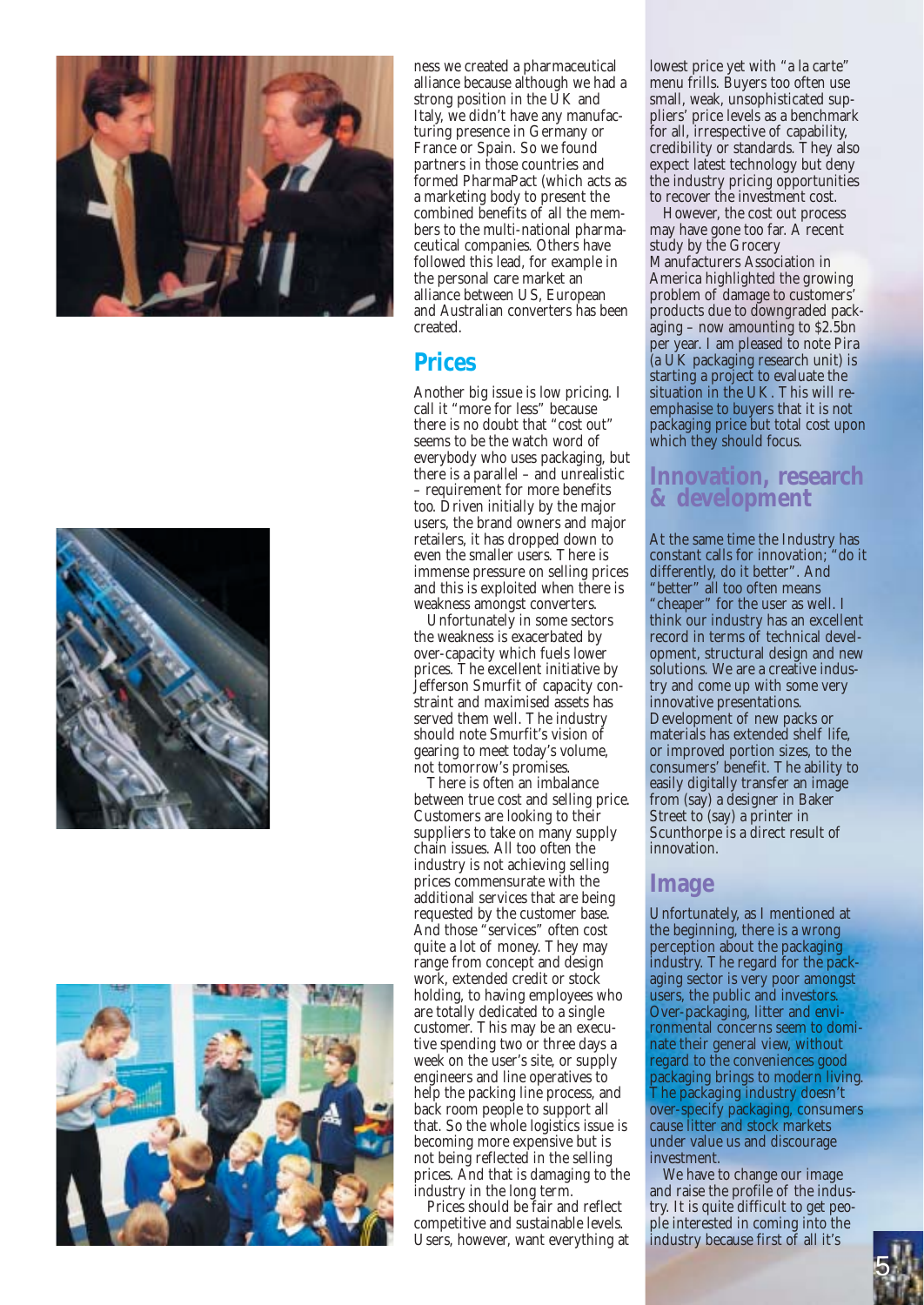





"manufacturing". We have a generation of people leaving the education system who think that manufacturing is a dead end and pack aging a dirty word.

There is also a lack of awareness of the benefits that packaging brings. In the less developed areas of the world there is much more food waste because of the lack of packaging, the inability to get produce to the market in time, or protected or preserved by adequate

Tetra Pak made an interesting. video some years ago, which showed a supermarket with a housewife walking past shelves full of packed product. Suddenly the packaging "disappears" and the rice all falls on the floor, the jam drips down, the milk cascades everywhere. It was a very short clip but it made the point that modern retailing simply wouldn't exist without packaging.

Nevertheless, all too often the user sees packaging as just a means of delivering his product to the point of consumption, rather than an enhancing added value component of his product. Packaging is increasingly being wrongly regarded as a commodity rather than a bespoke product adding value.

#### **Legislation and the environment**

Legislation is also a burden on the industry and it will continue to be so. It isn't going to go away; it's going to get worse. It is fuelled by the man in the street's wrong perception, and governments' desire to accord Brussels every facility to impose more and more cost burden and red tape upon industry generally.

This industry's load under the UK Packaging Regulations is disproportionate to "who is the polluter and who gets the benefit". Why the proposal to impose a simple recycling levy at the retailer pay point (it would have been a penny in every £10) wasn't implemented I don't know. It's the simplest method and I don't believe the public could really have objected to that small amount. It would have impressed upon them that they were paying to help the environment and it would have improved their awareness that they are part of the problem – and part of the solution. Instead we have regulations that are as Byzantine as the rules of cricket!

The publication of the Competition Commission's Code of Practice for supermarkets and suppliers also fell for short of the Packaging Industry's hopes that it would redress the imbalance of power. The DTI consultation focused more on retailers' views than industry associations' arguments and consequently the Code allows grossly unfair practices to continue.

### **E-auctions (B2B)**

Another topical issue at the moment is the e-commerce impact. E-commerce itself is not a problem for the industry but reverse e-auctions are, because they undermine relationships and put at risk quality, integrity and security. They create "winners at losers' prices". Such auctions need better regulation, greater transparency and more ethical management.

#### **Outlook**

Apart from a few notable exceptions, the industry is not in good financial health. It is however still alive and, unlike the UK motorcy cle industry, it isn't going to die despite the apparent determination of many buyers to help it to do so. Whether we are loved or not, we are needed and a necessary part of the supply chain.

Packaging is a creative industry, and can offer exciting career opportunities for young people who are keen to learn and contribute. The industry believes in encouragement, training and support. It is adaptable and versatile and has met and successfully resolved many challenges. For that reason I remain confident about the long-term future of the industry and I am proud to be part of it.

As the industry rationalises, the balance of power will swing back to a more equitable basis and users will, I believe, recognise the need to value our products more and treat us as true partners capable of providing value. Without a vibrant and dynamic packaging industry, manufacturers and retailers would struggle to differentiate and deliver their products, and consumers would suffer.

*These comments are John's own and do not necessarily reflect the views of the Federation or its membership.*

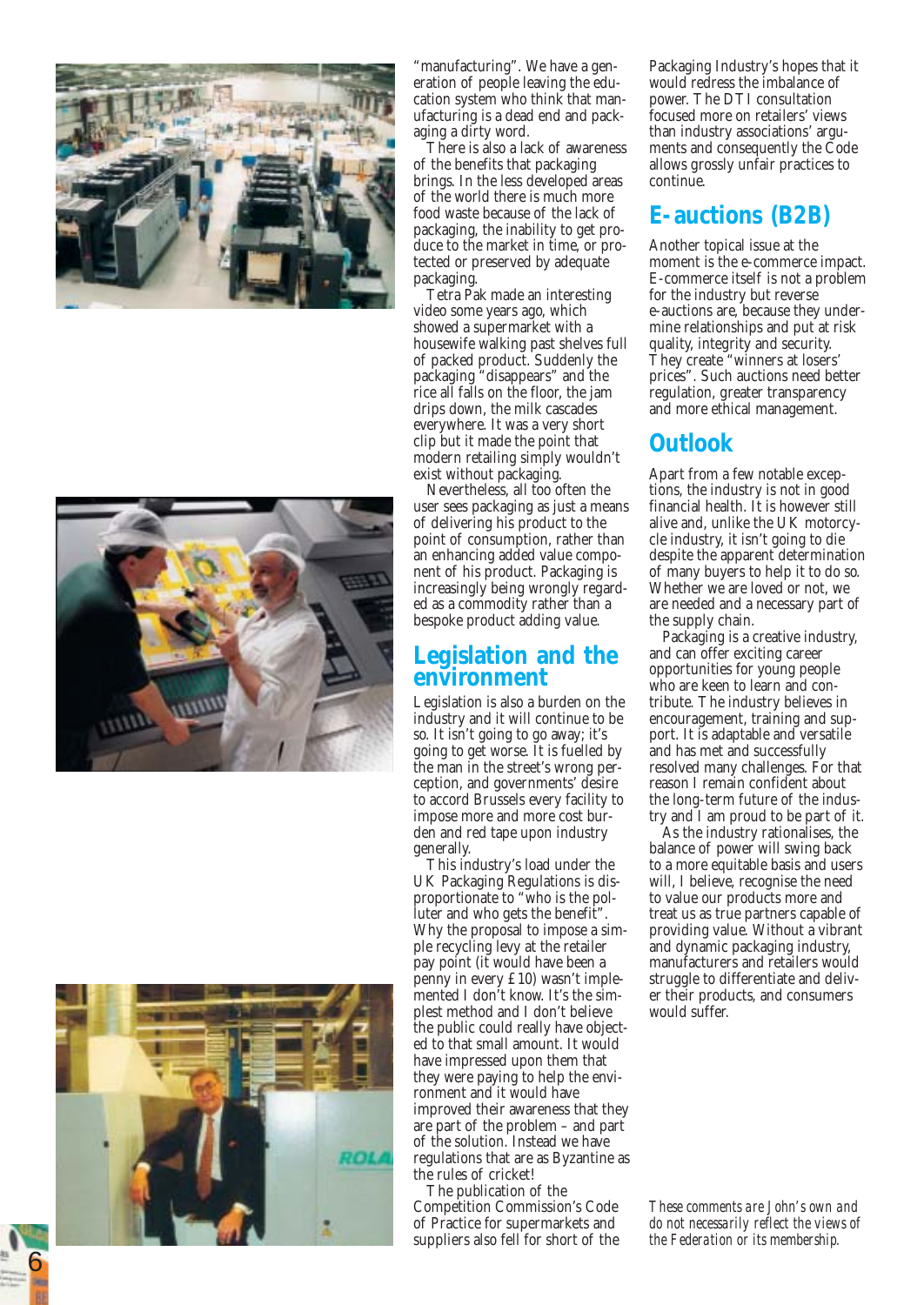### **Packaging Manufacture**

### Glass Metals Paper/Board Plastics Wood/other ■ 1997 **■ 1998 ■ 1999 ■ 2000 ■ 2001 E Market Value by Material 1997-2001 (%)** 50.0 40.0 30.0 20.0 10.0 0.0 % **Fig 1**

Source: LLM based on Prodcom Data

#### **Fig 2**



Source: DEFRA – Report of the Task Force of the ACP

| <b>Top EU Packaging Companies in 2000</b>                                          |                                                     |                                 |  |  |  |
|------------------------------------------------------------------------------------|-----------------------------------------------------|---------------------------------|--|--|--|
|                                                                                    | Home base                                           | SalesUS\$bn                     |  |  |  |
| <b>Tetra Pak</b><br>Jefferson Smurfit<br><b>Saint Gobain</b><br>Rexam<br>Huhtamaki | Sweden<br><b>Ireland</b><br>France<br>UK<br>Finland | 6.7<br>3.7<br>3.5<br>3.0<br>3.0 |  |  |  |
| Source: World Packaging Cos. 3rd Edn.                                              |                                                     |                                 |  |  |  |

### **Financial**

- ●Packaging is one of world's largest manufacturing sectors with sales around \$400bn. p.a.
- Rexam plc only UK-based packaging company in global top 10.
- $\bullet$  UK turnover growth 1999 2000 approx. 1% to £9.13bn. with the largest growth in net supply being paper/board = over  $5\%$ .
- Paper/board and plastics have been increasing market share in value terms, whilst metals have declined yearon-year and now estimated to have fallen below £1.1bn for the first time.
- $\bullet$  UK volume growth 1999 2000 approx. 2% to 9.3Mtes., being mainly attributable to growth in plastics consumption.
- Increase in net supply mainly from imports showing over  $5\%$  growth  $\overline{1999} - 2000$  valued at nearly £1.5bn. with the largest increase in imports in the plastics sector (~ 3%). Imported packaging materials now account for 15.6% of the UK market v. 12.8% in 1997. Undoubtedly, this is a direct impact from an unfavourable exchange rate against other European currencies.
- Exports declined by 4% although remaining near £1bn. mark. The picture was variable by sector with the biggest loser being glass, but metals showing an increase. The impact of customers switching production between EU countries, especially in the food and drink sectors, is the cause of such swings – once again due to economic and sometimes regulatory pressures.
- **Growth and operating margins for packaging manufac**turing in UK more adversely affected than comparable operations in mainland Europe.
- ●Plastics packaging manufacturers pre-tax profit margins down to 4.4.% from 5.6% in '97/'98. *Source: Plastics Packaging Manufacturers*, pub. by Prospect Shop.
- ●In comparison, margins in supply chain for branded goods up to  $10+%$  in 2000 (cf.  $846+%$ ) and nonbranded goods ~6% (cf. '84 ~5%) *Source: Investec Henderson Crosthwaite*
- Major retailers private label sales now grown to: Sainsbury's 45.7%, Asda 45.7%, Tesco 43.0%, Safeway 40.0%, Overall 36.4%. *Source: Datamonitor*

7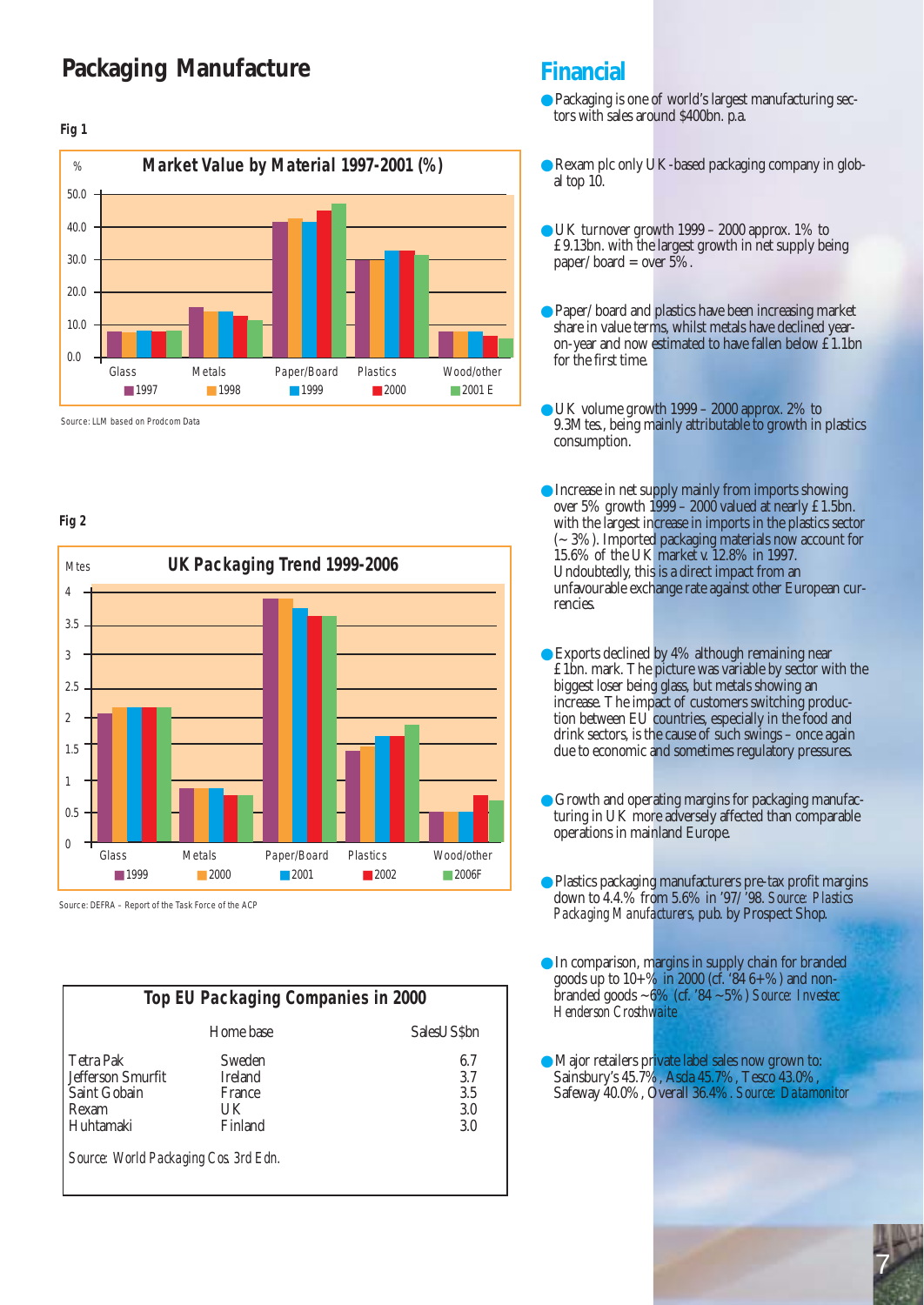# **Packaging Manufacture Employment**



Source: LLM from Nomis data

**Fig 4**



**Fig 5**



Source: Marketpower Packaging Database

**Fig 6**



Source: DEFRA – Report of the Task Force of the ACP

- ●Number of VAT registered packaging companies in UK fell 9% between 1999 and 2001.
- ●UK Manufacturing employment fell from 4.2m in '98 to 3.75m by the of end 2001.
- ●Packaging employment trend following UK manufacturing trend. Employment level now revised to approx. 100K. due to NOMIS, new section of ONS dealing with employment, revising numbers and classification. Previous numbers to 125K. now seen to have included contract packing.
- ●UK manufacturing overall provides 14% of total

### **Productivity & Competitiveness**

- British Chambers of Commerce claims "Red Tape" now costing industry £15bn.p.a. with the Working Time Directive accounting for approx. 50% of that regulatory burden.
- Chancellor Speech Mar. '02 at TGWU conference on "Manufacturing Matters" claimed " ... on average productivity growth in manufacturing outstripped productivity growth in rest of economy"
- . Packaging productivity manufacturing estimated to be approx. £87K. based on UK manufactured sales per employee.
- According to the World Economic Forum, Britain slipping in investment global league to 12th place behind Finland (1st), Norway (6th), Sweden (9th) and the Netherlands (8th).

### **Supply Chain**

- Based on filling statistics, 71.1% all packaging materials consumed in UK used for processed foods, fresh foods and drinks in 2000.
- Drinks largest end-use market accounting for 40% volume fillings on 2000.
- Strongest growth expected in non-foods sector over period to 2005.
- Cap Gemini Ernst & Young in "State of the Art in Food" predicts that co-operation between food manufacturers & retailers inevitable with major retailers in next 5 years set to dominate food industry being Wal-Mart, Tesco, Carrefour, Safeway US, Delhaize & Royal Ahold.
- Retailers market shares in UK grocery trade in 2000 were Tesco 16.5%, Asda 10.6%, Sainsbury's 12.2%, Safeway 7.3%.
- **Code of Practice between Major Grocery** Supermarkets, i.e. Tesco, Sainsbury's, Asda and Safeway, and Suppliers came into force 17th March 2002.
- Packaging Federation assisted DTI and PWC with Government sponsored study into the impact of ecommerce on the supply chain. Results expected to be disseminated during Q2 2002.

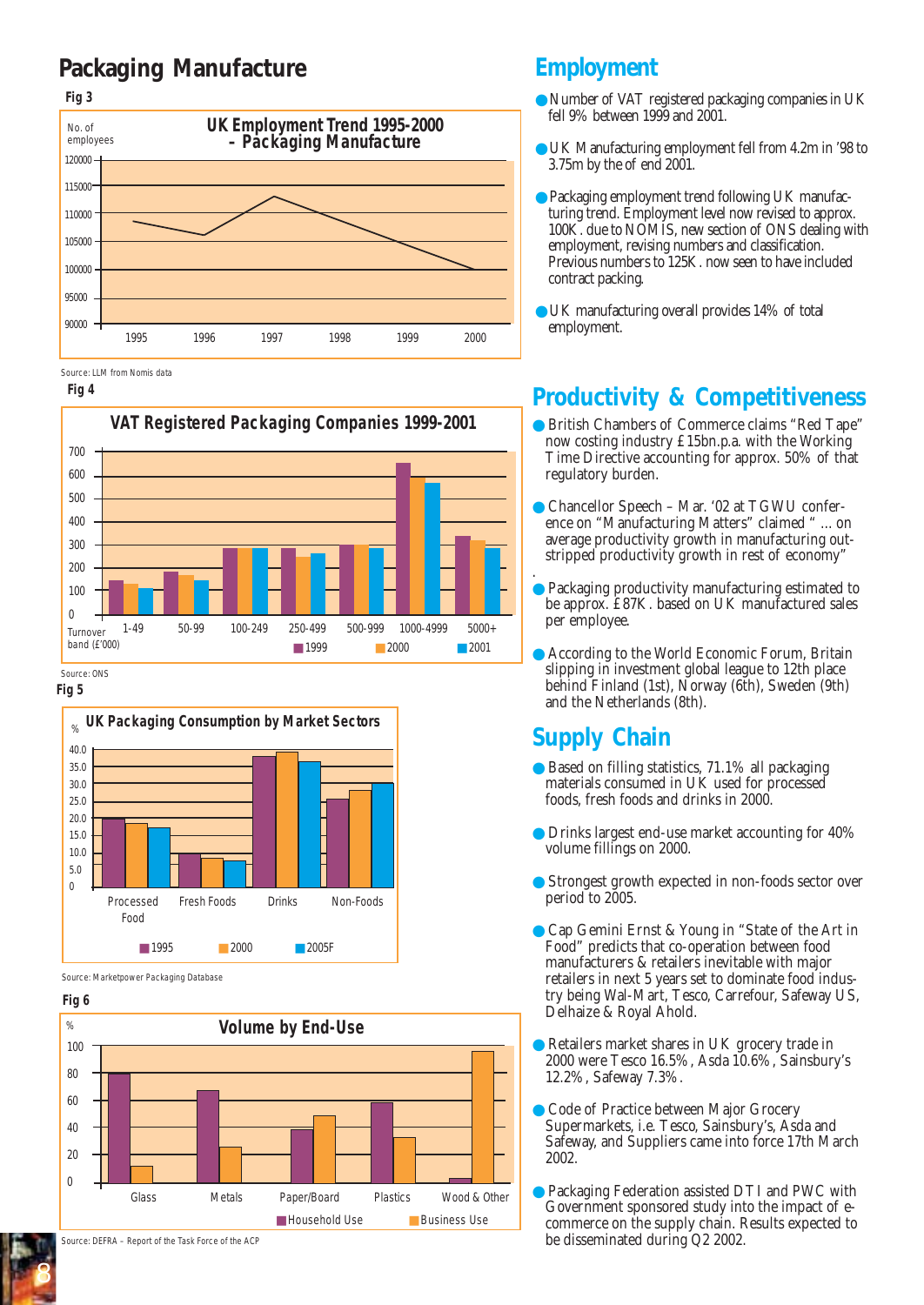# **Packaging Manufacture**



Source: DEFRA *The Environment in Your pocket 2001*





Source: DEFRA – Report of the Task Force of the ACP



**Fig 10**



### **Environment**

#### **Waste Management**

● UK Packaging Waste approx. 2% of total UK Waste stream of 424Mtes. *Source: DEFRA The Environment in Your Pocket 2001.* 

● The PF awaits with interest the PIU (Cabinet Office Performance & Innovation Unit) Waste Study with Phase I (to Feb 2002) examining options for meeting the EU Landfill Directive (compostible fraction of solid MSW only) and Phase II (to summer 2002) extending study to all controlled wastes and development of a sustainable waste management strategy.

● UK Packaging Recycling levels increased by 5% between 1998 and 2000.

● Glass container recycling levels rose by approx. 23% between '99 and 2000= 32.5% total volume consumption

- Steel packaging recycling increased by 6.1% during 2000, whilst Aluminium increased by 5.8% (excluding new protocol on calculation of Aluminium recycling).
- $\bullet$  Use of recovered paper in Corrugated during 2000 reached 2Mtes.  $=$  $\sim$ 40% total v. 1.2Mtes. newsprint.
- The PF notes with dismay the continuing decline in reported (obligated) packaging as a percentage of the total waste as this places larger and larger burdens on the "good guys".
- EU Commission has finally published its proposals for the revision of EU Packaging & Packaging Waste Directive. The PF seeks minimum intervention at this stage due to current discussions in Brussels on a re-think of waste strategy under the 6th Environmental Action Programme and ratification of the EU Enlargement process.
- The PF welcomes the DTI Regulatory Impact Assessment (RIA) on the EU Proposals and calls for such RIAs always to be conducted as soon as EU proposals are published.

● Packaging Federation applauds end to 20 year old "Danish can ban" for beer and soft drinks, and will continue to fight for recognition of single market principles whatever the product/pack combination.

#### **Energy Management**

● 2001 saw the introduction of the UK Climate Change Levy (CCL). Packaging manufacturing industry unevenly impacted as some materials able to take benefit of the "Negotiated Agreements" (CCLAs). The PF supports a fairer distribution of benefit and burden to all parts of UK society, especially transport and domestic use as in most of other EU countries.

● PF members are taking full account of need for energy management by considering CHP & mines gas. However, increased gas prices and NETA arrangements now make small-scale CHP installations uneconomic and mines gas requires official derogation from the CCL to be economic.

- **The PF therefore welcomed the PIU Energy Review Making More** with Less – which calls for recognition of need for international competitiveness in any carbon reduction measures; energy policy to encourage investment in renewable energy sources with 20% target on electricity producers by 2020 and urgent removal of institutional barriers to CHP investment, plus promotion of energy efficiency; and economic instruments applied to all energy users with a 20% improvement target in the domestic sector by 2010 and a further 20% the following decade.
- **The PF is keeping a watching brief on Emissions Trading.**

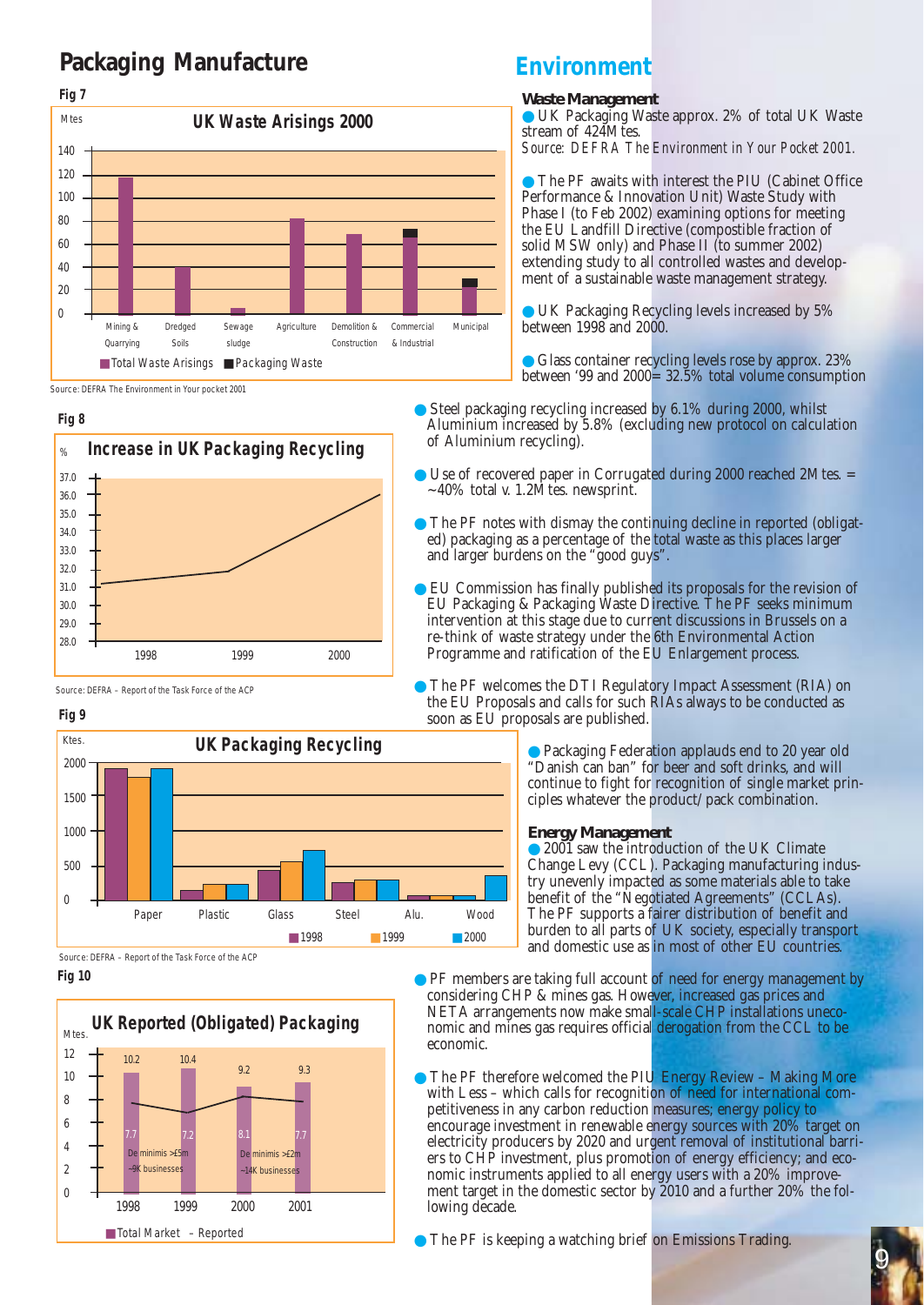### **Packaging Manufacture**

#### **Table 1**

| Food Consumption per Consumer Group kg/yr |     |     |    |  |
|-------------------------------------------|-----|-----|----|--|
| Household size                            |     |     | 3+ |  |
| Food Use                                  | 590 | 560 |    |  |
| <b>Total Packaging</b>                    | 70  | 60  | 45 |  |
| Food Waste                                | 120 |     | 50 |  |

#### **Table 2**

| Household size |     |     |     |  |  |
|----------------|-----|-----|-----|--|--|
| M. households  |     |     | 3+  |  |  |
| 1961           | 2.3 | 4.9 | 9.1 |  |  |
| 1971           | 3.3 | 5.8 | 9.1 |  |  |
| 1981           | 4.3 | 6.2 | 9.0 |  |  |
| 1991           | 5.9 | 7.4 | 8.5 |  |  |
| 1998           | 72  | 8.6 | 8.9 |  |  |

Source: INCPEN

#### **Fig 11**



### **Social**

#### **Sustainable Consumption**

- ONS data on UK Living shows a Family with children in '75 composed 71% of households, whilst in 2000 this had declined to 36%. Single parent families were  $10\%$  in '75, increasing to  $26\%$  by 2000. These trends have direct impact on products and type of packaging, i.e. more use of microwaves and ready-made meals.
- $\bullet$  ONS predicts UK population to grow by 5+M. by 2025, mainly from immigrants and increase in life expectancy – over 13M. of 65M. (20%) by 2025 will be of pensionable age and just over  $11M.(17%)$ under 16  $\overline{v}$ . 2000 where under 11M. pensionable age  $(18\%)$  and under 16's 12M.(20%). Design of packaging and packed goods will have to cater for this reverse trend.
- PF leading industry group examining DTI sponsored work on ergonomics, i.e. handling characteristics of packaging for potential future guidelines.
- During 2001, Channel 4 TV showed "1940's House" with following comments relating to packaging and packed goods in this war period: Lack of choice and variety were noticeable; 350 varieties of biscuit became 20.

Shopping often became difficult for women who were working full-time and when they could get to the shops they had to be aware of 'bomb damaged' goods – green butter, addled eggs, or glass shards in the packaging.

Bottles were also short, and there was a campaign to encourage people to return milk bottles.

Food wrapping in general became scarce and shoppers had to remember to take their own with them to the shops. Decorative packaging was replaced with plain wrappings of thin paper and board.

Patriotic housewives were instructed to separate rubbish into four types: metal, scraps, bone and paper. The world has changed remarkably since this period, except for the last item!

### **Sustainable development**

**The PF is a member of the Pioneers Group, a DTI/DEFRA/Cabinet Office initiative – a group of approx. 20 sectors to develop and exchange ideas on sustainable development. Process as follows:**



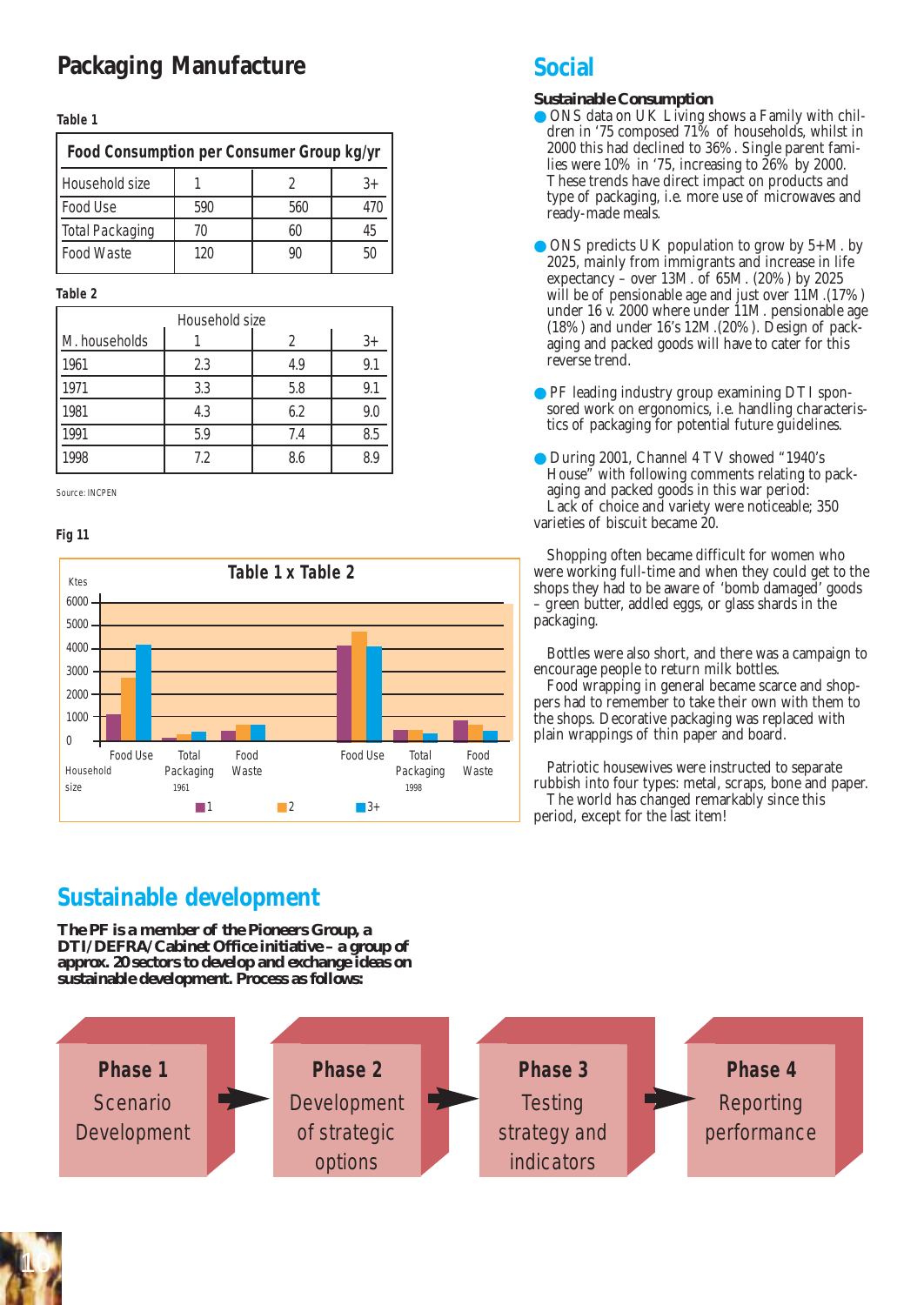Our mission statement: *The Federation actively pro-ufacturing industry, its economic motes the packaging manimportance, the products it produces, the benefits to the community deriving from packaging, and the industry's responsible concern for the environment and the community as a whole* .

The major initiatives involving The Packaging Federation in the past year have been:

- The ACP (Advisory Council on Packaging) Task Force. The PF chaired one of the three working groups in this new TF developing, for the first time, a common methodology for all packaging materials, which was the basis for estimating the packaging material flows to the waste stream from 2002 to 2006. The full report of the Task Force was published in December 2001, and can be found on the DEFRA web-site (www.defra.gov.uk/environment/waste/acptask/pdf). The PF continues to support the work of the ACP Task Force as an information resource for the ACP.
- In its usual manner, The Federation continued to develop a constructive dialogue with the DTI, holding workshops and assisting with the launch and development of the e-commerce impact study on the packaging chain, conducted by PWC; the ergonomics of packaging with the DTI consultant, Robert Feeney Associates; and the Recycling Policy Section. The Federation was also invited to be a member of the Pioneers Group, a joint DTI/DEFRA and Cabinet Office initiative looking at sustainable development for approximately 20 different and varied sectors, ably supported by the consultants Optimat. All of these initiatives are to be continued in the coming year with all to embrace the wider packaging chain and as many stakeholders as possible.
- Pioneering a new approach, The PF established a rapport with The Treasury, in particular The Financial Secretary, Rt. Hon. Paul Boateng MP, who paid the PF the honour of visiting two of its key members in the North of England, viz. Linpac and Rexam early in 2001. Continuing dialogue is to be maintained in an endeavour









to find more equitable measures to address energy efficiency as part of the UK's commitment to the Kyoto principles rather than the current Climate Change Levy (CCL). The Federation will also continue to work with the CBI and the EEF in this connection.

- As well as the CCL, from a legislative position, the packaging manufacturing sector in common with the rest of manufacturing has had to cope with an increasing financial burden from the Working Time Directive to Pensions to IPPC.
- The Code of Practice between Major Supermarkets and their suppliers was finally agreed at the end of 2001. As with other Trade Associations, the Federation will monitor the performance of the Code to ensure that the spirit of the agreement as well as the practice is adhered to.
- In an effort to create an early dialogue with opinion formers in Brussels on the revision to the EU Packaging and Packaging Waste Directive, The Federation promoted and arranged with the Associate Parliamentary Sustainable Waste Group and Pro-Carton a seminar in the House of Commons with leading figures such as the UK Environment Minister, Rt. Hon. Michael Meacher MP, Dr. Caroline Jackson, MEP and Dr. Otto Linher, DG Environment providing key speeches. This was followed by another first for The Federation – a dinner for members of the European Community establishment in Brussels. Subsequent recognition was given to the PF with invitations to join the rapporteur in industry round-table events.

The Packaging Federation will continue to represent the views and interests of the packaging manu facturing sector, which with a turnover in excess of £9bn. making it one the largest UK manufacturing sectors; and many companies of global and European standing, deserves to be recognised.

For further details contact: Ian Dent, Chief Executive The Packaging Federation Vigilant House, 120 Wilton Road London SW1V 1JZ Tel: 020 7808 7217 Fax: 020 7808 7218 iandent@packagingfedn.co.uk

11